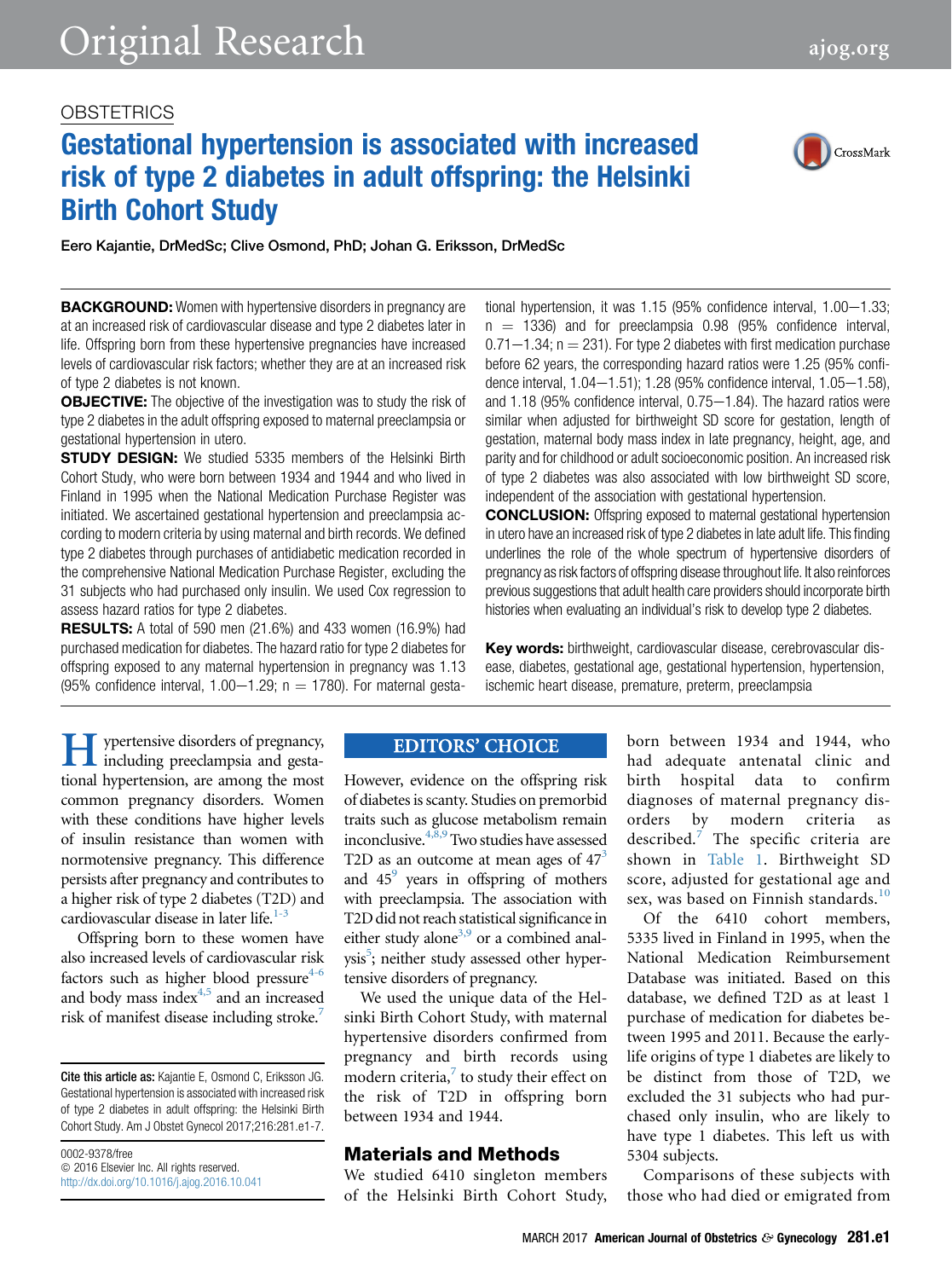#### <span id="page-1-0"></span>TABLE 1

Definition of maternal hypertension in pregnancy according to the International Society for the Study of Hypertension in Pregnancy criteria, modified based on data available<sup>[7](#page-4-0)</sup>

| Variables                                            | <b>Blood pressure</b>                                                                                                                                                                                                                                                                                                                                                                                                                                                                                                           | Proteinuria      |
|------------------------------------------------------|---------------------------------------------------------------------------------------------------------------------------------------------------------------------------------------------------------------------------------------------------------------------------------------------------------------------------------------------------------------------------------------------------------------------------------------------------------------------------------------------------------------------------------|------------------|
| Normotension                                         | All systolic measurements <140 mm Hq and diastolic<br>$<$ 90 mm Ha                                                                                                                                                                                                                                                                                                                                                                                                                                                              | No               |
| Gestational hypertension                             | At least 1 systolic measurement $>$ 140 mm Hg or diastolic $>$ 90<br>mm Hg after 20 wks of gestation, no chronic hypertension                                                                                                                                                                                                                                                                                                                                                                                                   | <b>No</b>        |
| Nonsevere preeclampsia                               | At least 1 systolic measurement $>$ 140 mm Hg or diastolic $>$ 90<br>mm Hg after 20 wks of gestation, all systolic measurements <160<br>mm Hg, and diastolic $<$ 110 mm Hg                                                                                                                                                                                                                                                                                                                                                      | Yes <sup>a</sup> |
| Severe preeclampsia                                  | At least 1 systolic measurement $>$ 160 mm Hg or diastolic $>$ 110<br>mm Hg after 20 wks of gestation                                                                                                                                                                                                                                                                                                                                                                                                                           | Yes <sup>a</sup> |
| Chronic hypertension or<br>superimposed preeclampsia | At least 1 systolic measurement $\geq$ 140 mm Hg or diastolic $\geq$ 90<br>mm Hq before 20 wks of gestation <sup>b</sup>                                                                                                                                                                                                                                                                                                                                                                                                        | Yes/No           |
| Any hypertension in pregnancy                        | Any of the previously cited hypertensive conditions                                                                                                                                                                                                                                                                                                                                                                                                                                                                             |                  |
|                                                      | a Definition of proteinuria was based on a qualitative measurement, the cutoff of which approximates to 1 mg/mL of albumin; <sup>b</sup> A total of 816 of the 6410 mothers (12.7%) had blood pressure<br>recordings before 20 weeks' gestation and could be classified in relation to chronic hypertension/superimposed preeclampsia. Therefore, we do not present chronic hypertension/superimposed<br>preeclampsia as a separate exposure group but include the offspring of these mothers in the any hypertension category. |                  |

Kajantie et al. Hypertension in pregnancy and type 2 diabetes in adult offspring. Am J Obstet Gynecol 2017.

Finland before 1995 are shown in [Supplemental Table 1.](#page-6-0) Those who had died or emigrated were more likely to be men, were born to younger mothers, and had lower and more frequently unknown adult socioeconomic position. There was no difference in the frequency of hypertensive disorders of pregnancy or in childhood socioeconomic position.

The study was approved by the Ethics Committee at Helsinki and Uusimaa Hospital District, and data were linked with permission from the Ministry of Social and Health Affairs, the National Institute for Health and Welfare, and the National Social Insurance Institution. We used Cox regression, stratified for offspring sex and year of birth, to calculate hazard ratios for offspring T2D. Other censoring events were death and migration from Finland, whichever occurred first.

To allow for nonlinear associations with covariates, values of categorical covariates with more than 2 categories (childhood and adulthood socioeconomic position) were contrasted against an indicator category (lowest socioeconomic position). Continuous covariates were first entered as first-,

second-, and third-degree polynomials. Because this had virtually no effect on the association between hypertensive pregnancy disorders and offspring T2D, we report the result adjusted for linear effects of the continuous covariates.

## **Results**

Clinical characteristics are shown in [Table 2.](#page-2-0) A total of 590 men (21.6%) and 433 women (16.9%) had purchased medication for diabetes. The mean age at the first registered purchase was 61.7 years (SD 6.0) for men and 63.0 years (SD 6.0) for women. Because there was no difference in the association between maternal hypertension in pregnancy and T2D between male and female offspring (P for interaction > .3), we report the results pooled for both sexes, stratified for sex and year of birth.

### Hypertension in pregnancy and T2D in adult offspring

Offspring of mothers with hypertension in pregnancy had a higher risk of developing T2D in adult life, compared with offspring of normotensive women ([Figure\)](#page-3-0). The risk was due to an increased risk

in offspring of women with gestational hypertension. We then assessed these associations separately among those whose first medication purchase for T2D occurred before and after age 62 years, the approximate mean age of first purchase. We selected this cutoff because the medication purchase register started in 1995, when the subjects were aged  $50-61$  years. The increased risk of T2D was confined to those with first medication purchase before age 62 years [\(Figure\)](#page-3-0).

There was no association between the risk of T2D and maternal nonsevere or severe preeclampsia ([Figure](#page-3-0)). A post hoc analysis with any maternal preeclampsia combined showed hazard ratios of 0.98 (95% confidence interval  $[CI], 0.71-1.34$  for T2D, 1.18  $(95\% \text{ CI}, 0.75-1.84)$  for onset before and  $0.83$  (95% CI,  $0.53-1.29$ ) after 62 years.

## Prenatal factors and socioeconomic status

A 1 SD higher birthweight SD score was associated with a hazard ratio of 0.87 for T2D  $(95\% \text{ CI}, 0.81-0.93)$ . The risk of T2D was not associated with length of gestation or preterm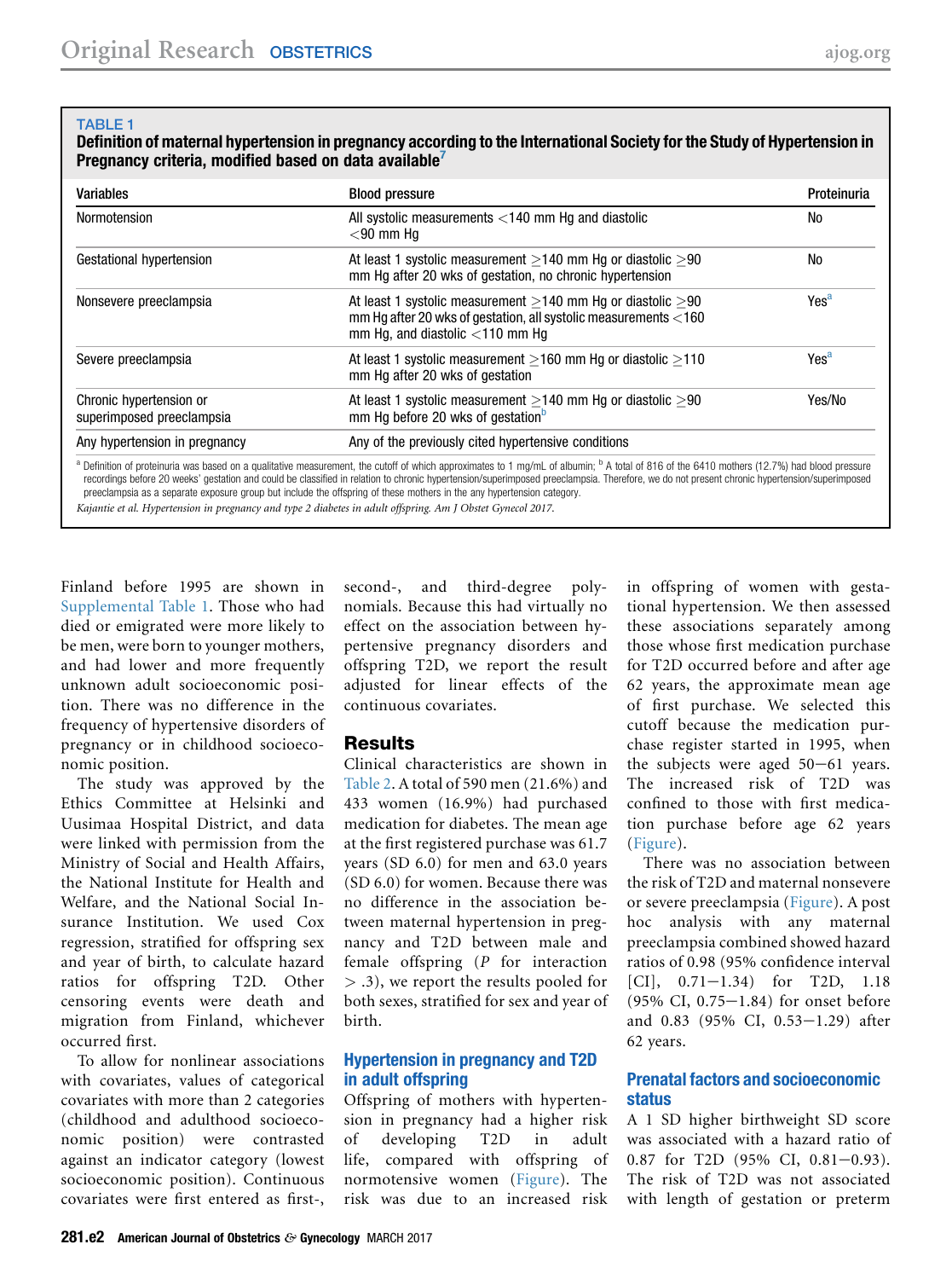<span id="page-2-0"></span>TABLE 2

| <b>Characteristics</b>                          | <b>Normotensive</b><br>$(n = 3524)$ | Any hypertension<br>in pregnancy<br>$(n = 1780)^{a}$ | Gestational<br>hypertension<br>$(n = 1336)$ | Preeclampsia,<br>nonsevere<br>$(n = 97)$ | Preeclampsia.<br>severe ( $n = 134$ ) | <b>Missing</b> |
|-------------------------------------------------|-------------------------------------|------------------------------------------------------|---------------------------------------------|------------------------------------------|---------------------------------------|----------------|
| Men                                             | 1836 (52.1%)                        | 899 (50.5%)                                          | 677 (50.7%)                                 | 54 (55.7%)                               | 71 (53.0%)                            | 0              |
| Maternal                                        |                                     |                                                      |                                             |                                          |                                       |                |
| Age at delivery, y                              | 27.9(5.3)                           | 28.9(5.7)                                            | 28.9(5.8)                                   | 27.8(4.9)                                | 29.2(6.1)                             | 5              |
| Height                                          | 159.5 (5.6)                         | 159.7 (5.8)                                          | 159.6 (5.8)                                 | 160.0(5.8)                               | 160.2(5.6)                            | 266            |
| Body mass index before delivery                 | 26.0(2.8)                           | 26.8(3.2)                                            | 26.8(3.2)                                   | 27.0(3.5)                                | 26.8(3.0)                             | 339            |
| Primiparous                                     | 1731 (49.1%)                        | 1000 (56.2%)                                         | 731 (54.7%)                                 | 66 (68.0%)                               | 101 (75.4%)                           | 0              |
| <b>Birth</b>                                    |                                     |                                                      |                                             |                                          |                                       |                |
| Length of gestation, wks                        | 40.0(1.6)                           | 39.9 (1.7)                                           | 40.0(1.7)                                   | 39.7(1.9)                                | 39.3 (2.0)                            | 285            |
| Birthweight, g                                  | 3430 (467)                          | 3345 (518)                                           | 3379 (495)                                  | 3227 (514)                               | 2881 (590)                            | 0              |
| <b>Birthweight SD score</b>                     | $-0.3(0.9)$                         | $-0.4(1.1)$                                          | $-0.4(1.0)$                                 | $-0.6(1.0)$                              | $-1.3(1.1)$                           | 285            |
| Father's occupational status                    |                                     |                                                      |                                             |                                          |                                       | 0              |
| Unknown                                         | 211 (6.0%)                          | 116 (6.5%)                                           | 88 (6.6%)                                   | $6(6.2\%)$                               | 9(6.7%)                               |                |
| Manual worker                                   | 2385 (67.7%)                        | 1201 (67.5%)                                         | 903 (67.6%)                                 | 58 (59.8%)                               | 81 (60.4%)                            |                |
| Lower official                                  | 697 (19.8%)                         | 339 (19.0%)                                          | 254 (19.0%)                                 | 21 (21.6%)                               | 31 (23.1%)                            |                |
| Higher official                                 | 231 (6.6%)                          | 124 (7.0%)                                           | 91 (6.8%)                                   | 12 (12.4%)                               | 13 (9.7%)                             |                |
| Own adult occupational status                   |                                     |                                                      |                                             |                                          |                                       | 0              |
| <b>Unknown</b>                                  | 62 (1.8%)                           | 32 (1.8%)                                            | 25 (1.9%)                                   | $1(1.1\%)$                               | $1(0.7\%)$                            |                |
| Manual worker                                   | 1416 (40.2%)                        | 744 (41.8%)                                          | 563 (42.1%)                                 | 35 (36.1%)                               | 56 (41.8%)                            |                |
| Self-employed                                   | 330 (9.4%)                          | 163 (9.2%)                                           | 121 (9.1%)                                  | 10 (10.3%)                               | 12 (9.0%)                             |                |
| Lower official                                  | 1327 (37.7%)                        | 662 (37.2%)                                          | 500 (37.4%)                                 | 39 (40.2%)                               | 46 (34.3%)                            |                |
| Higher official                                 | 389 (11.0%)                         | 179 (10.1%)                                          | 127 (9.5%)                                  | 12 (12.4%)                               | 19 (14.2%)                            |                |
| Adult                                           |                                     |                                                      |                                             |                                          |                                       |                |
| Ever purchased medication<br>for diabetes, n, % | 660 (18.7%)                         | 363 (20.4%)                                          | 277 (20.7%)                                 | 17 (17.5%)                               | 25 (18.7%)                            | 0              |
| Mean age at first purchase, y                   | 62.5(6.1)                           | 61.7(6.0)                                            | 61.8(6.1)                                   | 62.6(6.2)                                | 61.4(6.0)                             | 0              |

The number includes in addition 213 mothers with chronic hypertension.

Kajantie et al. Hypertension in pregnancy and type 2 diabetes in adult offspring. Am J Obstet Gynecol 2017.

birth (hazard ratio, 1.18; 95% CI,  $0.88-1.58$ ), although the association with preterm birth before 35 weeks of gestation, previously reported in the source cohort, $11$  approached statistical significance (hazard ratio, 1.60; 95%  $CI, 0.94-2.72$ .

The risk of T2D was also not associated with maternal age, height, body mass index (BMI) before delivery or parity or with childhood socioeconomic position; offspring with lower adult socioeconomic position had higher rates of T2D. Adjustment for these variables had a negligible effect on the association between maternal hypertensive disorders and offspring T2D ([Table 3](#page-3-0)).

We then assessed the association between birthweight SD score and adult T2D separately among offspring from normotensive and hypertensive pregnancies [\(Table 4\)](#page-4-0). The association appeared stronger among normotensive pregnancies, although the interaction was not formally statistically significant. Conversely, the association between

maternal gestational hypertension and offspring adult T2D was strongest among offspring with the highest birthweight SD scores.

### Comment

We found that offspring born to mothers with gestational hypertension have a higher risk of T2D treated by medication than offspring of normotensive mothers. The association was limited to T2D with medication initiated before 62 years of age. It was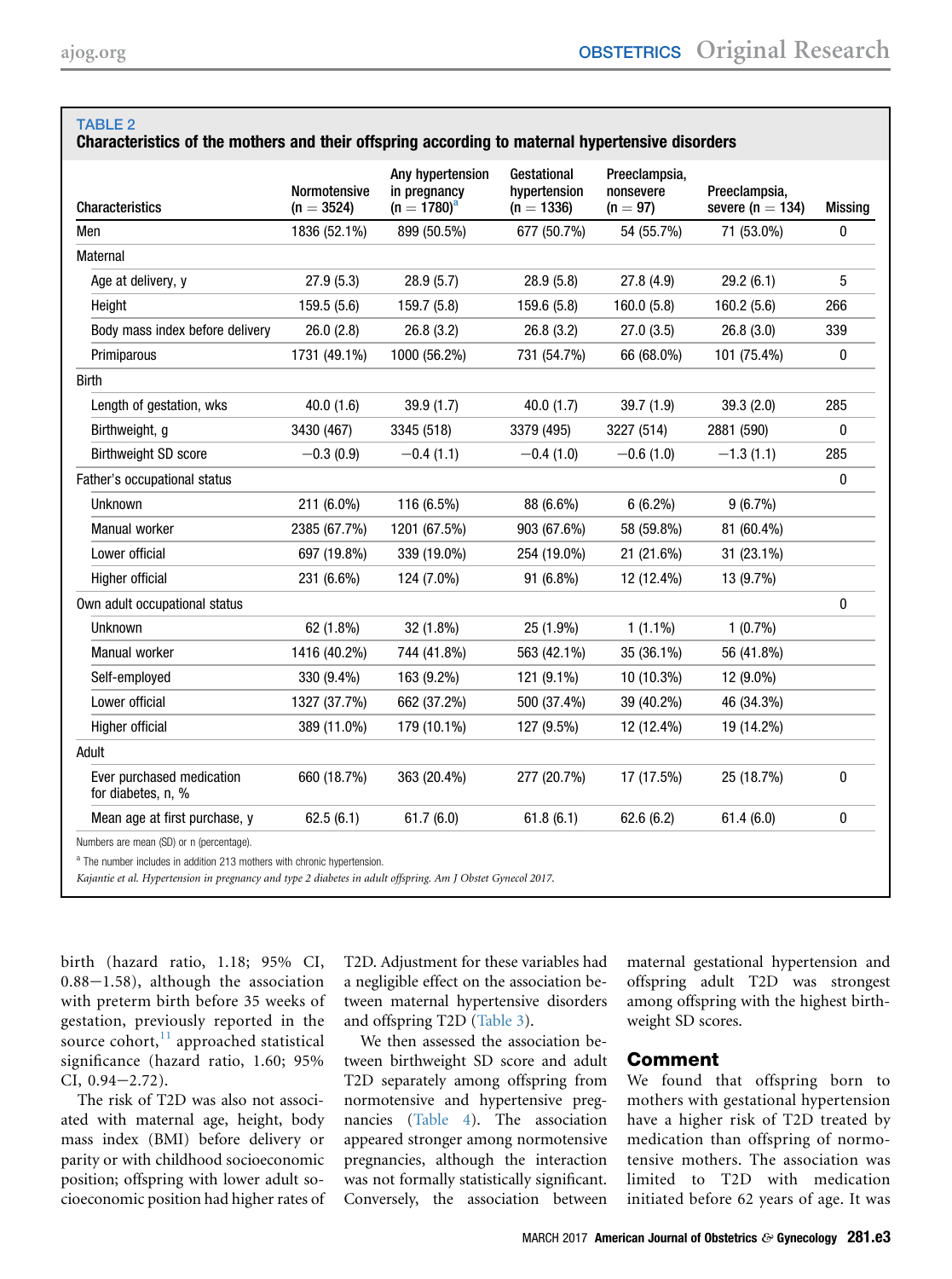<span id="page-3-0"></span>

hypertensive disorders in pregnancy. The percentages indicate the proportion of cohort members with type 2 diabetes. Any hypertension in pregnancy includes also 213 mothers with chronic hypertension.

Kajantie et al. Hypertension in pregnancy and type 2 diabetes in adult offspring. Am J Obstet Gynecol 2017.

not confounded by maternal age or BMI in pregnancy of by childhood socioeconomic status. We were unable to find any association between maternal preeclampsia and offspring T2D.

We have previously discussed the limitations of the maternal hypertension in pregnancy data in the Helsinki Birth Cohort Study. $^7$  $^7$  A further limitation is

TABLE 3

that we have no information on maternal gestational diabetes or offspring adult BMI, key risks factors of offspring T2D. Adjustment for maternal BMI, however, did not change our findings. Moreover, although the use of medication purchase data enabled us to distinguish between type 1 and type 2 diabetes, we could not identify subjects with diabetes treated by diet only or subjects who died or

emigrated before the register was started in 1995. However, comparisons between those who could not be included because of pre-1995 death or migration and those included raised little concern over bias.

As described, $^7$  $^7$  a number of mothers had no blood pressure recorded before 20 weeks of gestation. Thus, the gestational hypertension group is likely also to include mothers that today would be classified as having chronic hypertension.

Whereas gestational hypertension predicts subsequent T2D and other chronic diseases in the mother, $\frac{1}{1}$  $\frac{1}{1}$  $\frac{1}{1}$  our study is to our knowledge the first to assess its effects on diabetes in adult offspring. The hazard ratios, 1.15 for any T2D and 1.34 for T2D before age 62 years, are relatively modest. Yet they compare with associations with established adult risk factors such as the risk ratio of 1.37 for T2D reported for current smoking.<sup>[12](#page-4-0)</sup> For further comparison, previously reported hazard ratios of gestational hypertension in this same cohort include 1.4 for offspring stroke, $\frac{7}{1.19}$  $\frac{7}{1.19}$  $\frac{7}{1.19}$  for any severe mental disorder, and 1.44 for severe mood disorder.[13](#page-4-0)

The lack of association between maternal preeclampsia and offspring T2D should be interpreted with caution because of the smaller numbers. However, it is consistent with 2 previous studies that have focused on preeclampsia rather than gestational

| Hazard ratios for type 2 diabetes in the offspring according to maternal hypertension in pregnancy, adjusted for<br>covariates |                                     |                                                      |                                             |                                          |                                       |  |
|--------------------------------------------------------------------------------------------------------------------------------|-------------------------------------|------------------------------------------------------|---------------------------------------------|------------------------------------------|---------------------------------------|--|
| <b>Variables</b>                                                                                                               | <b>Normotensive</b><br>$(n = 3524)$ | Any hypertension<br>in pregnancy<br>$(n = 1780)^{a}$ | Gestational<br>hypertension<br>$(n = 1336)$ | Preeclampsia,<br>nonsevere<br>$(n = 97)$ | Preeclampsia,<br>severe ( $n = 134$ ) |  |
| Model 1                                                                                                                        | Referent                            | 1.13 (1.00, 1.29)                                    | 1.15(1.00, 1.33)                            | 0.92(0.57, 1.50)                         | $1.01$ (0.68, 1.51)                   |  |
| Model 2                                                                                                                        | Referent                            | 1.13 (0.99, 1.29)                                    | 1.16(1.01, 1.35)                            | 0.92(0.57, 1.50)                         | 0.95(0.63, 1.44)                      |  |
| Model 3                                                                                                                        | Referent                            | 1.13 (0.99, 1.30)                                    | 1.16(1.00, 1.35)                            | 0.90(0.54, 1.51)                         | 0.99(0.65, 1.52)                      |  |
| Model 4                                                                                                                        | Referent                            | 1.13 (0.99, 1.28)                                    | 1.14 (0.99, 1.32)                           | 0.94(0.58, 1.53)                         | 1.02 (0.69, 1.53)                     |  |

Analyses are stratified for offspring sex and year of birth. Model 1 was unadjusted. Model 2 was adjusted for length of gestation and birthweight SD score. Model 3 was adjusted for model 2 plus maternal age, height, body mass index, and whether multiparous. Model 4 was adjusted for childhood and adult socioeconomic position.

The number includes in addition 213 mothers with chronic hypertension.

Kajantie et al. Hypertension in pregnancy and type 2 diabetes in adult offspring. Am J Obstet Gynecol 2017.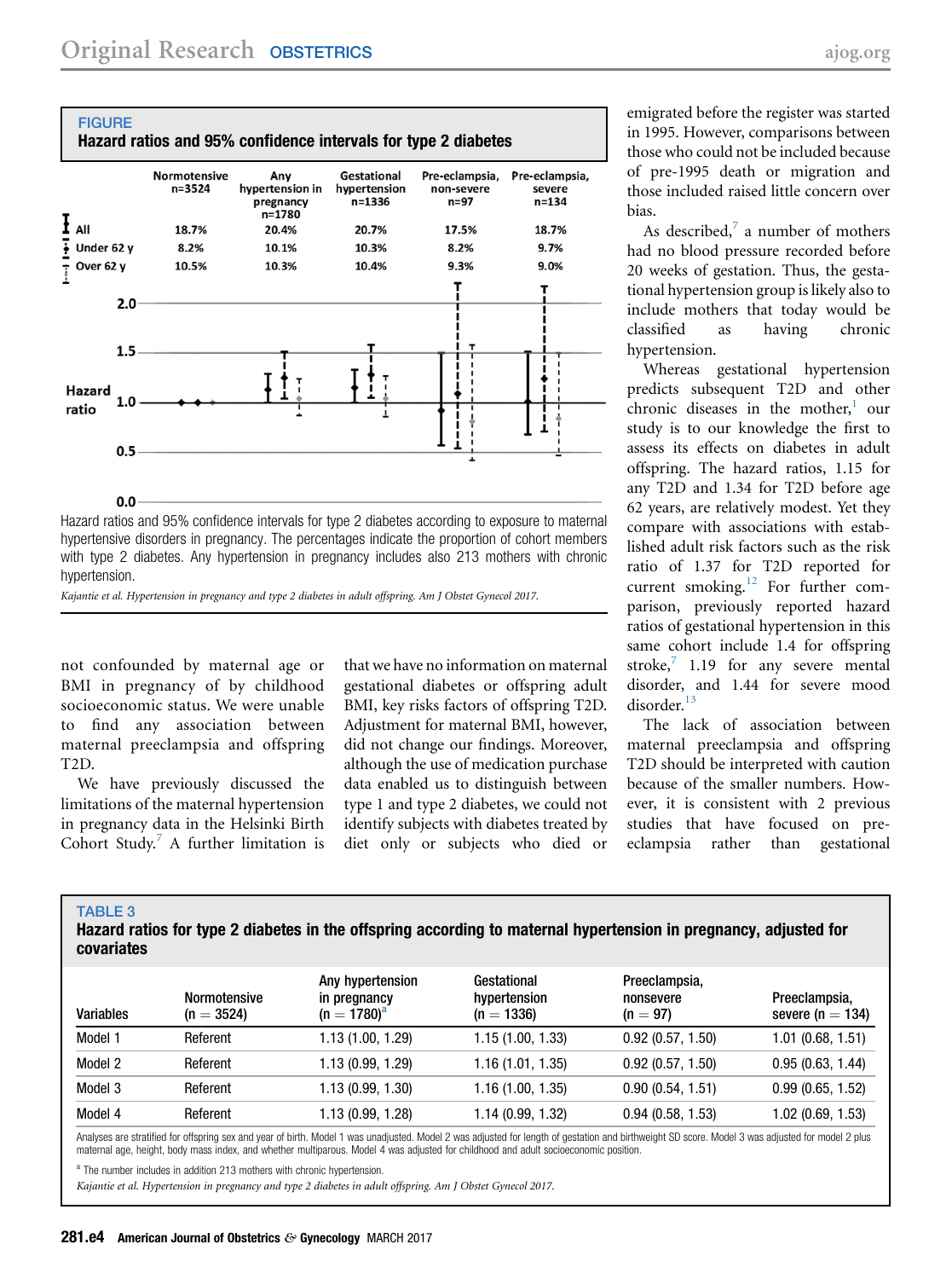#### <span id="page-4-0"></span>TABLE 4

Hazard ratios for type 2 diabetes in the offspring of normotensive mothers and mothers with gestational hypertension, according to birthweight SD in relation to length of gestation

|                                                                                                   | <b>Normotensive</b>  |                       | <b>Gestational hypertension</b> |                       |  |
|---------------------------------------------------------------------------------------------------|----------------------|-----------------------|---------------------------------|-----------------------|--|
| Birthweight SD score in thirds                                                                    | Diabetes/total, n, % | Hazard ratio (95% CI) | Diabetes/total, n               | Hazard ratio (95% CI) |  |
| Lowest                                                                                            | 232/1043 (22.2%)     | $1.43(1.18 - 1.74)$   | 112/450 (24.9%)                 | $1.71(1.35 - 2.17)$   |  |
| Middle                                                                                            | 207/1137 (18.2%)     | $1.16(0.95 - 1.41)$   | 79/432 (18.3%)                  | $1.19(0.91 - 1.55)$   |  |
| Highest                                                                                           | 201/1222 (16.4%)     | Referent              | 78/393 (19.9%)                  | $1.30(1.00 - 1.69)$   |  |
| Hazard ratio per one SD birth weight                                                              |                      | $0.83(0.76 - 0.91)$   |                                 | $0.91(0.81 - 1.03)$   |  |
| P for linear trend                                                                                |                      | <.0001                |                                 | .1                    |  |
| P for quadratic trend                                                                             |                      | .05                   |                                 | .2                    |  |
| P for interaction <sup>a</sup>                                                                    |                      |                       |                                 | .2                    |  |
| Analyses are stratified for offspring sex and year of birth and adjusted for length of gestation. |                      |                       |                                 |                       |  |
| a Interaction between gestational hypertension and birthweight SD score as a continuous variable. |                      |                       |                                 |                       |  |

Kajantie et al. Hypertension in pregnancy and type 2 diabetes in adult offspring. Am J Obstet Gynecol 2017.

hypertension as an exposure.<sup>3,5,9</sup> One of these studies was based on the UK 1958 Birth Cohort and reported a hazard ratio of 1.19 (95% CI, 0.48–2.96), when the outcome was self-reported T2D at age 45 years.5,9 Another study assessed the offspring of mothers who had had preeclampsia in any of their pregnancies identified T2D cases from medical records in a population followed up to  $22-62$  years and reported a hazard ratio of 1.38 (95% CI, 0.89–2.14).<sup>3</sup> In the present study, the confidence interval of the 0.98 hazard ratio was  $0.71-1.34$ ; it excludes any moderate or large effects with reasonable certainty.

Both low birthweight and gestational hypertension seemed to be independent, additive risk factors for offspring T2D. There was, however, some suggestion that the risk associated with gestational hypertension might be strongest among those born at high birthweight for gestation. This would be consistent with a role of maternal gestational diabetes or subthreshold hyperglycemia, which are associated with gestational hypertension and high birthweight.

We conclude that intrauterine exposure maternal gestational hypertension is a novel risk factor of T2D in adult life. This finding underlines the role of the whole spectrum of hypertensive disorders of pregnancy as risk factors of offspring disease throughout life.

Furthermore, it reinforces previous suggestions that adult health care providers should incorporate birth histories when evaluating of an individual's risk to develop T2D.

#### Acknowledgment

None of the funding sources had any role in the study design, the collection, analysis, and interpretation of data, in the writing of the report, or in the decision to submit the article for publication.

#### References

1. [Männistö T, Mendola P, Vääräsmaki M, et al.](http://refhub.elsevier.com/S0002-9378(16)30977-2/sref1) [Elevated blood pressure in pregnancy and](http://refhub.elsevier.com/S0002-9378(16)30977-2/sref1) [subsequent chronic disease risk. Circulation](http://refhub.elsevier.com/S0002-9378(16)30977-2/sref1) [2013;127:681-90](http://refhub.elsevier.com/S0002-9378(16)30977-2/sref1).

2. [Brown MC, Best KE, Pearce MS, Waugh J,](http://refhub.elsevier.com/S0002-9378(16)30977-2/sref2) [Robson SC, Bell R. Cardiovascular disease risk](http://refhub.elsevier.com/S0002-9378(16)30977-2/sref2) [in women with pre-eclampsia: systematic review](http://refhub.elsevier.com/S0002-9378(16)30977-2/sref2) [and meta-analysis. Eur J Epidemiol 2013;28:](http://refhub.elsevier.com/S0002-9378(16)30977-2/sref2) [1-19](http://refhub.elsevier.com/S0002-9378(16)30977-2/sref2).

3. [Libby G, Murphy DJ, McEwan NF, et al. Pre](http://refhub.elsevier.com/S0002-9378(16)30977-2/sref3)[eclampsia and the later development of type 2](http://refhub.elsevier.com/S0002-9378(16)30977-2/sref3) [diabetes in mothers and their children: an inter](http://refhub.elsevier.com/S0002-9378(16)30977-2/sref3)[generational study from the Walker cohort.](http://refhub.elsevier.com/S0002-9378(16)30977-2/sref3) [Diabetologia 2007;50:523-30.](http://refhub.elsevier.com/S0002-9378(16)30977-2/sref3)

4. [Davis EF, Lazdam M, Lewandowski AJ, et al.](http://refhub.elsevier.com/S0002-9378(16)30977-2/sref4) [Cardiovascular risk factors in children and young](http://refhub.elsevier.com/S0002-9378(16)30977-2/sref4) [adults born to preeclamptic pregnancies: a](http://refhub.elsevier.com/S0002-9378(16)30977-2/sref4) [systematic review. Pediatrics 2012;129:](http://refhub.elsevier.com/S0002-9378(16)30977-2/sref4) [e1552-61.](http://refhub.elsevier.com/S0002-9378(16)30977-2/sref4)

5. [Thoulass JC, Robertson L, Denadai L, et al.](http://refhub.elsevier.com/S0002-9378(16)30977-2/sref5) [Hypertensive disorders of pregnancy and adult](http://refhub.elsevier.com/S0002-9378(16)30977-2/sref5) [offspring cardiometabolic outcomes: a system](http://refhub.elsevier.com/S0002-9378(16)30977-2/sref5)[atic review of the literature and meta-analysis.](http://refhub.elsevier.com/S0002-9378(16)30977-2/sref5) [J Epidemiol Community Health 2016;70:](http://refhub.elsevier.com/S0002-9378(16)30977-2/sref5) [414-22](http://refhub.elsevier.com/S0002-9378(16)30977-2/sref5).

6. [Miettola S, Hartikainen AL, Vääräsmäki M,](http://refhub.elsevier.com/S0002-9378(16)30977-2/sref6) et al. Offspring'[s blood pressure and metabolic](http://refhub.elsevier.com/S0002-9378(16)30977-2/sref6) [phenotype after exposure to gestational hy](http://refhub.elsevier.com/S0002-9378(16)30977-2/sref6)[pertension in utero. Eur J Epidemiol 2013;28:](http://refhub.elsevier.com/S0002-9378(16)30977-2/sref6) [87-98](http://refhub.elsevier.com/S0002-9378(16)30977-2/sref6).

7. [Kajantie E, Eriksson JG, Osmond C,](http://refhub.elsevier.com/S0002-9378(16)30977-2/sref7) [Thornburg KL, Barker DJ. Preeclampsia is](http://refhub.elsevier.com/S0002-9378(16)30977-2/sref7) [associated with increased risk of stroke in the](http://refhub.elsevier.com/S0002-9378(16)30977-2/sref7) [adult offspring: the Helsinki Birth Cohort Study.](http://refhub.elsevier.com/S0002-9378(16)30977-2/sref7) [Stroke 2009;40:1176-80.](http://refhub.elsevier.com/S0002-9378(16)30977-2/sref7)

8. [Seppä S, Voutilainen R, Tenhola S. Markers of](http://refhub.elsevier.com/S0002-9378(16)30977-2/sref8) [insulin sensitivity in 12-year-old children born](http://refhub.elsevier.com/S0002-9378(16)30977-2/sref8) [from preeclamptic pregnancies. J Pediatr](http://refhub.elsevier.com/S0002-9378(16)30977-2/sref8) [2015;167:125-30](http://refhub.elsevier.com/S0002-9378(16)30977-2/sref8).

9. [Thomas C, Hyppönen E, Power C. Prenatal](http://refhub.elsevier.com/S0002-9378(16)30977-2/sref9) [exposures and glucose metabolism in adult](http://refhub.elsevier.com/S0002-9378(16)30977-2/sref9)[hood: are effects mediated through birth](http://refhub.elsevier.com/S0002-9378(16)30977-2/sref9) [weight and adiposity? Diabetes Care 2007;30:](http://refhub.elsevier.com/S0002-9378(16)30977-2/sref9) [918-24](http://refhub.elsevier.com/S0002-9378(16)30977-2/sref9).

10. [Pihkala J, Hakala T, Voutilainen P,](http://refhub.elsevier.com/S0002-9378(16)30977-2/sref10) [Raivio K. Uudet suomalaiset sikiön kasvu](http://refhub.elsevier.com/S0002-9378(16)30977-2/sref10)[käyrät \[Characteristics of recent fetal growth](http://refhub.elsevier.com/S0002-9378(16)30977-2/sref10) [curves in Finland\]. Duodecim 1989;105:](http://refhub.elsevier.com/S0002-9378(16)30977-2/sref10) [1540-6.](http://refhub.elsevier.com/S0002-9378(16)30977-2/sref10)

11. [Kajantie E, Osmond C, Barker DJP,](http://refhub.elsevier.com/S0002-9378(16)30977-2/sref11) [Eriksson JG. Preterm birth](http://refhub.elsevier.com/S0002-9378(16)30977-2/sref11)—a risk factor for type [2 diabetes? The Helsinki Birth Cohort Study.](http://refhub.elsevier.com/S0002-9378(16)30977-2/sref11) [Diabetes Care 2010;33:2623-5](http://refhub.elsevier.com/S0002-9378(16)30977-2/sref11).

12. [Pan A, Wang Y, Talaei M, Hu FB, Wu T.](http://refhub.elsevier.com/S0002-9378(16)30977-2/sref12) [Relation of active, passive, and quitting smoking](http://refhub.elsevier.com/S0002-9378(16)30977-2/sref12) [with incident type 2 diabetes: a systematic re](http://refhub.elsevier.com/S0002-9378(16)30977-2/sref12)[view and meta-analysis. Lancet Diabetes](http://refhub.elsevier.com/S0002-9378(16)30977-2/sref12) [Endocrinol 2015;3:958-67.](http://refhub.elsevier.com/S0002-9378(16)30977-2/sref12)

13. [Tuovinen S, Räikkönen K, Pesonen AK,](http://refhub.elsevier.com/S0002-9378(16)30977-2/sref13) [et al. Hypertensive disorders in pregnancy](http://refhub.elsevier.com/S0002-9378(16)30977-2/sref13) [and risk of severe mental disorders in the](http://refhub.elsevier.com/S0002-9378(16)30977-2/sref13) [offspring in adulthood: the Helsinki Birth](http://refhub.elsevier.com/S0002-9378(16)30977-2/sref13) [Cohort Study. J Psychiatr Res 2012;79:](http://refhub.elsevier.com/S0002-9378(16)30977-2/sref13) [1578-82](http://refhub.elsevier.com/S0002-9378(16)30977-2/sref13).

#### Author and article information

From the Chronic Disease Prevention Unit, National Institute for Health and Welfare, Helsinki, (Drs Kajantie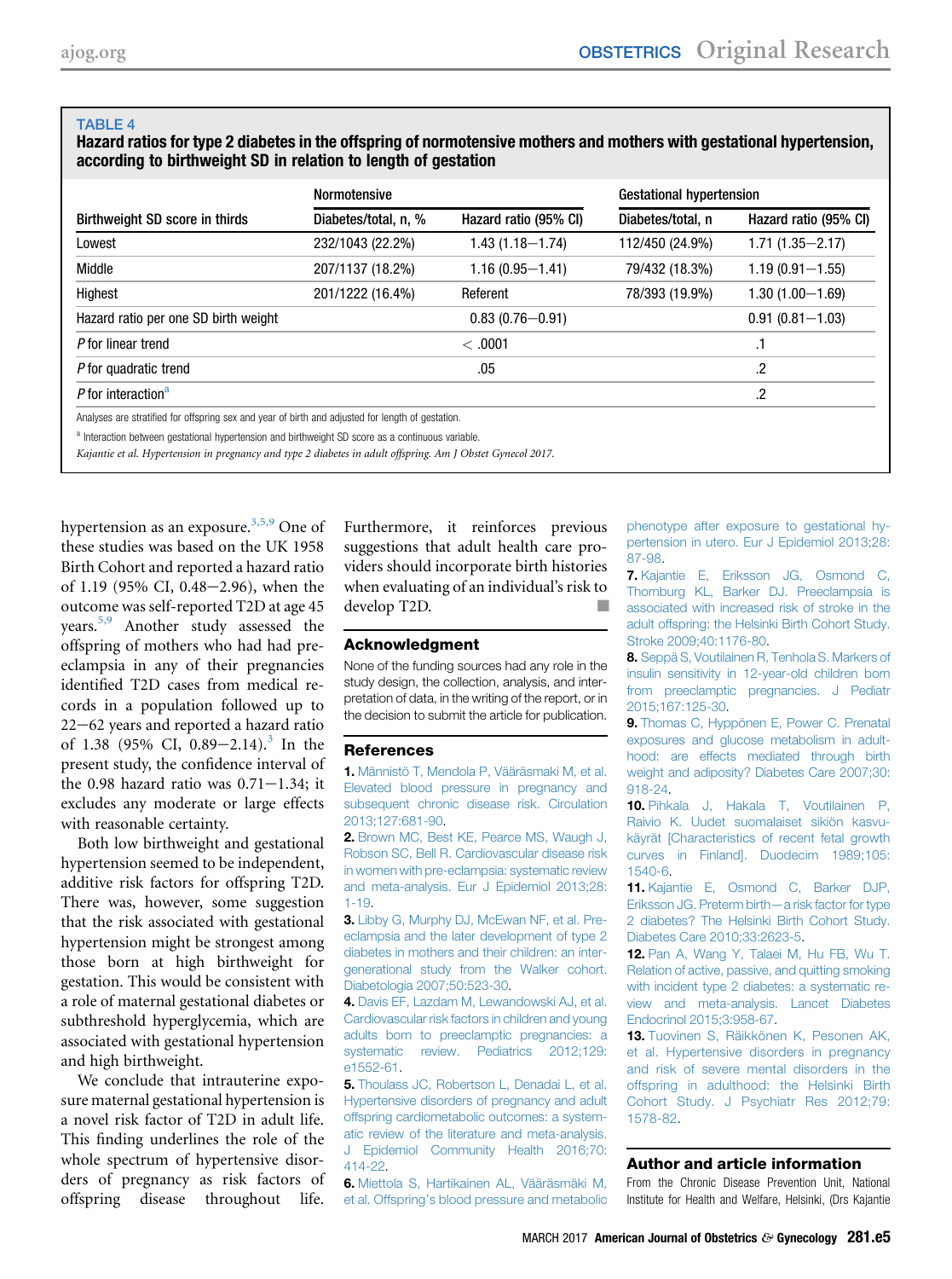and Eriksson), Hospital for Children and Adolescents, Helsinki University Central Hospital and University of Helsinki, Helsinki (Dr Kajantie), PEDEGO Research Unit, Medical Research Council Oulu, Oulu University Hospital and University of Oulu, Oulu, (Dr Kajantie), Department of General Practice and Primary Health Care, University of Helsinki and Helsinki University Hospital, Helsinki, (Dr Eriksson), and Folkhälsan Research Center, Helsinki (Dr Eriksson), Finland; and Medical Research Council Lifecourse Epidemiology Unit, University of Southampton, Southampton, United Kingdom (Dr Osmond).

Received Aug. 9, 2016; revised Oct. 22, 2016; accepted Oct. 28, 2016.

This study was supported by grants 129369, 129907, 135072, 129255, and 126775 (to J.G.E.) and grants 127437, 129306, 130326, 134791, and 263924 (to E.K.) from the Academy of Finland; the Emil Aaltonen Foundation; the Finnish Foundation for Cardiovascular Research; the Finnish Foundation for Pediatric Research; the Juho Vainio Foundation; the Finska Läkaresällskapet; the Novo Nordisk Foundation; the Samfundet Folkhälsan; Liv och Hälsa; the Signe and Ane Gyllenberg Foundation; the Sigrid Jusélius Foundation; and the Yrjö Jahnsson Foundation.

The authors report no conflict of interest.

Corresponding author: Eero Kajantie, DrMedSc. [eero.](mailto:eero.kajantie@helsinki.fi) [kajantie@helsinki.fi](mailto:eero.kajantie@helsinki.fi)